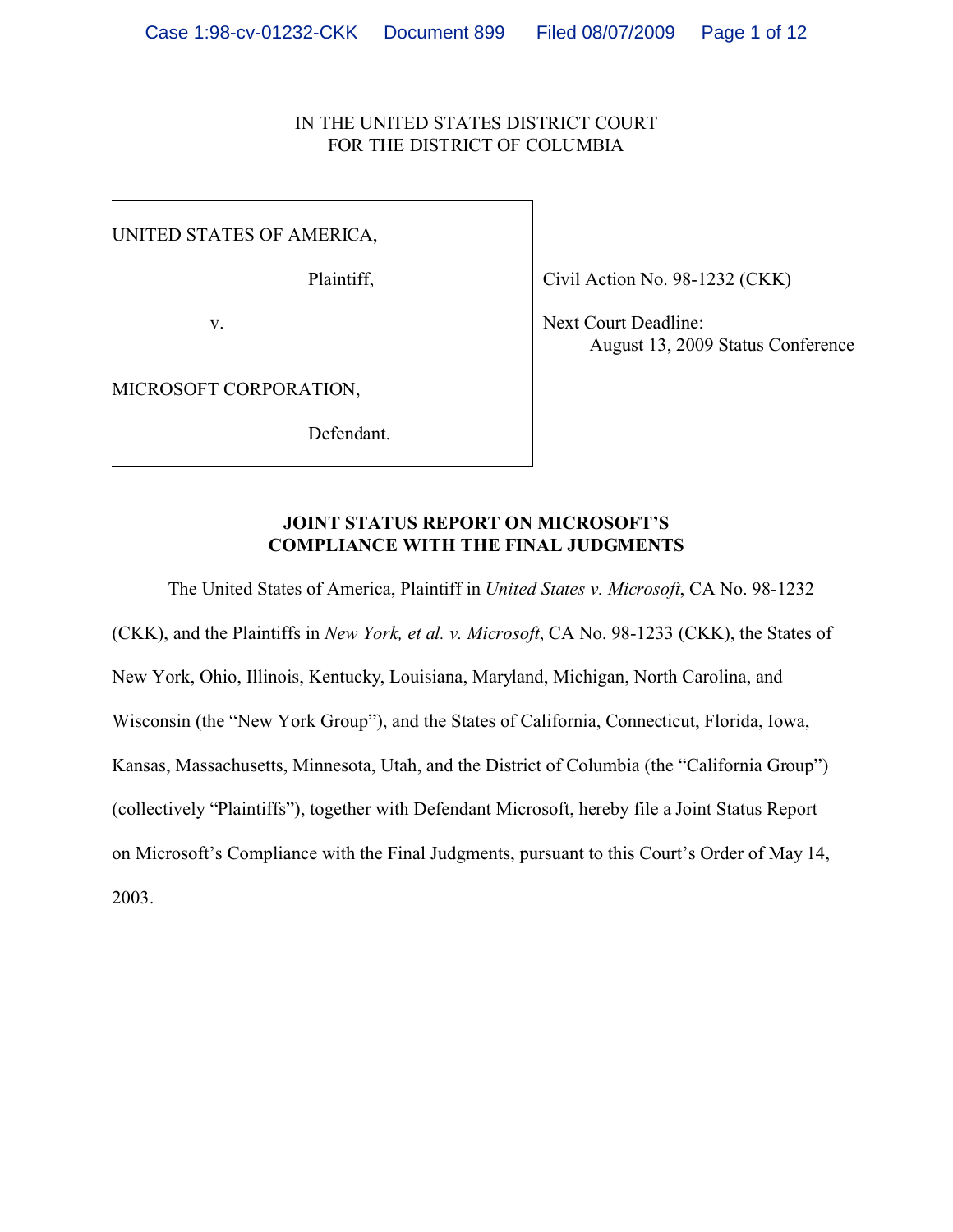# **I. INTRODUCTION**

In a minute order dated July 20, 2009, the Court directed the Plaintiffs to file a Status Report updating the Court on activities relating to Microsoft's compliance with the Final Judgments entered in *New York, et. al. v. Microsoft*, CA No. 98-1233 (CKK), and in *United States v. Microsoft*, CA No. 98-1232 (CKK).

 The last Status Report, filed April 22, 2009, served as a six-month report, containing certain relevant information requested by the Court. Order at 1-3 (May 14, 2003). This Report is an interim report relating only to recent enforcement activities. Section II of this Report discusses Plaintiffs' efforts to enforce the Final Judgments; this section was authored by Plaintiffs. Section III discusses Microsoft's efforts to comply with the Final Judgments; this section was authored by Microsoft. Neither Plaintiffs nor Microsoft necessarily adopts the views expressed by the other.

# **II. UPDATE ON PLAINTIFFS' EFFORTS TO ENFORCE THE FINAL JUDGMENTS**

#### **A. Section III.E (Communications Protocol Licensing)**

Plaintiffs' work concerning Section III.E and the Microsoft Communications Protocol Program ("MCPP") continues to center on efforts to improve the technical documentation provided to licensees. In particular, Plaintiffs, in conjunction with the Technical Committee ("TC") and Craig Hunt, the California Group's technical expert, are reviewing the results of Microsoft's project to rewrite the technical documentation that has been described in detail in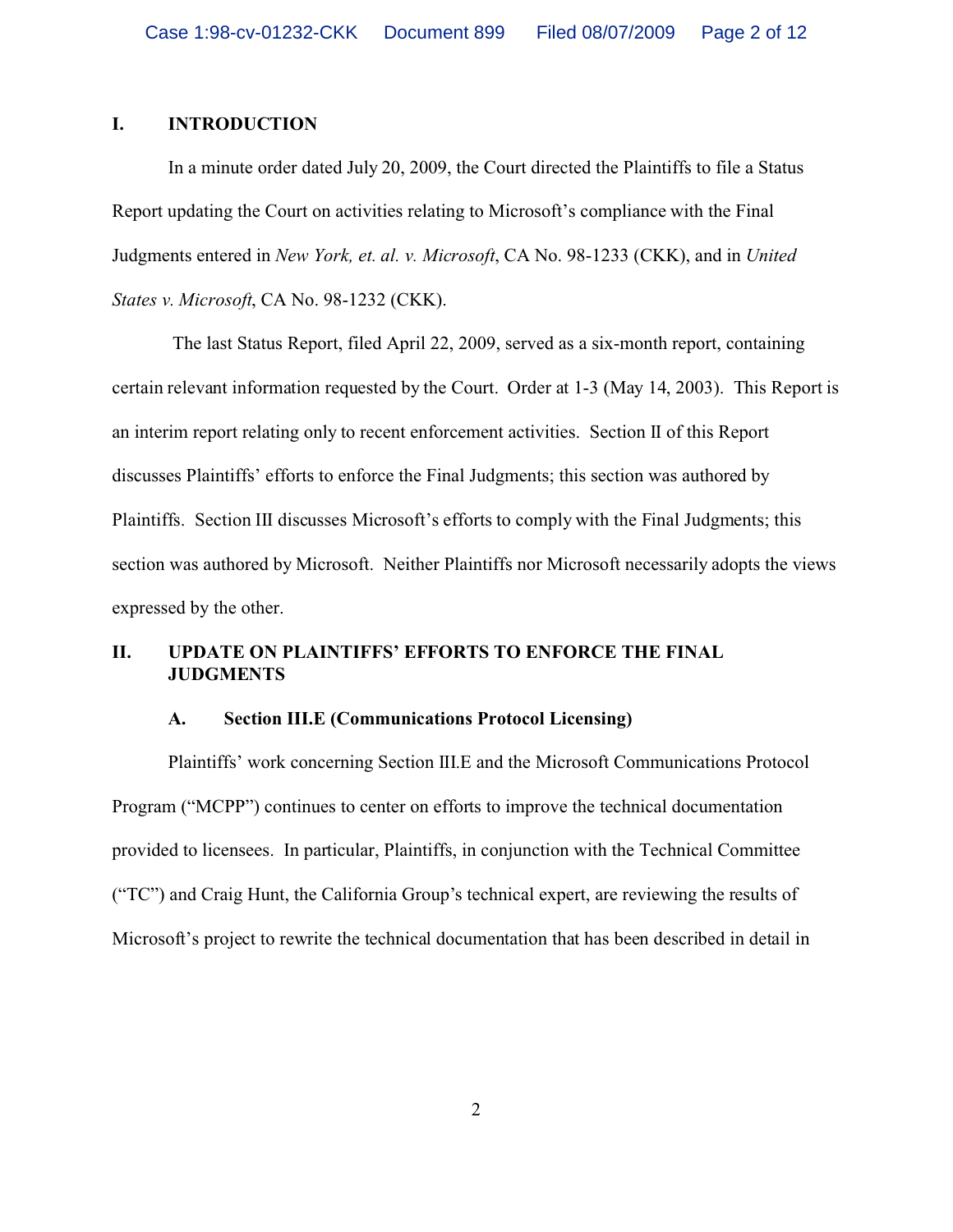previous status reports and identifying issues with the revised documentation for Microsoft to address.<sup>1</sup>

As discussed in prior Joint Status Reports, as part of the technical documentation rewrite project Microsoft is creating a set of "System Documents" to describe the interaction among the protocols in a number of complex scenarios. Microsoft delivered the final System Document on June 30, completing the technical documentation rewrite project. Plaintiffs and the TC are reviewing the complete set of documentation to determine whether it is "substantially complete."<sup>2</sup> If the quality of the unreviewed documents is comparable to that of the documents already reviewed, and if there are no unexpected discoveries as the TC continues with its initial review of the technical documentation, Plaintiffs expect that by the end of the year they will be in a position to determine that the documents are substantially complete.

As described in prior Joint Status Reports, the TC has adjusted its technical documentation review by shifting the engineering resources formerly used on the prototype implementation and validation projects to direct review of the documents. As a result, the TC has been identifying technical documentation issues ("TDIs") at a higher rate than in the past. Although it understandably took Microsoft some time to shift staffing to handle the increased TDI flow, Plaintiffs are seeing positive signs regarding Microsoft's TDI resolution rate.

<sup>&</sup>lt;sup>1</sup> The TC is working closely with Mr. Hunt on all of these technical documentation issues. References to Microsoft working with the TC throughout this report should be taken to include Mr. Hunt as well.

<sup>&</sup>lt;sup>2</sup> As explained in the prior Status Report, by "substantially complete," Plaintiffs mean that the documents appear on an initial reading to cover the information required by the templates in a reasonably thorough and comprehensible manner. It does not mean, however, that the documents are finished or that no additional work remains to be done.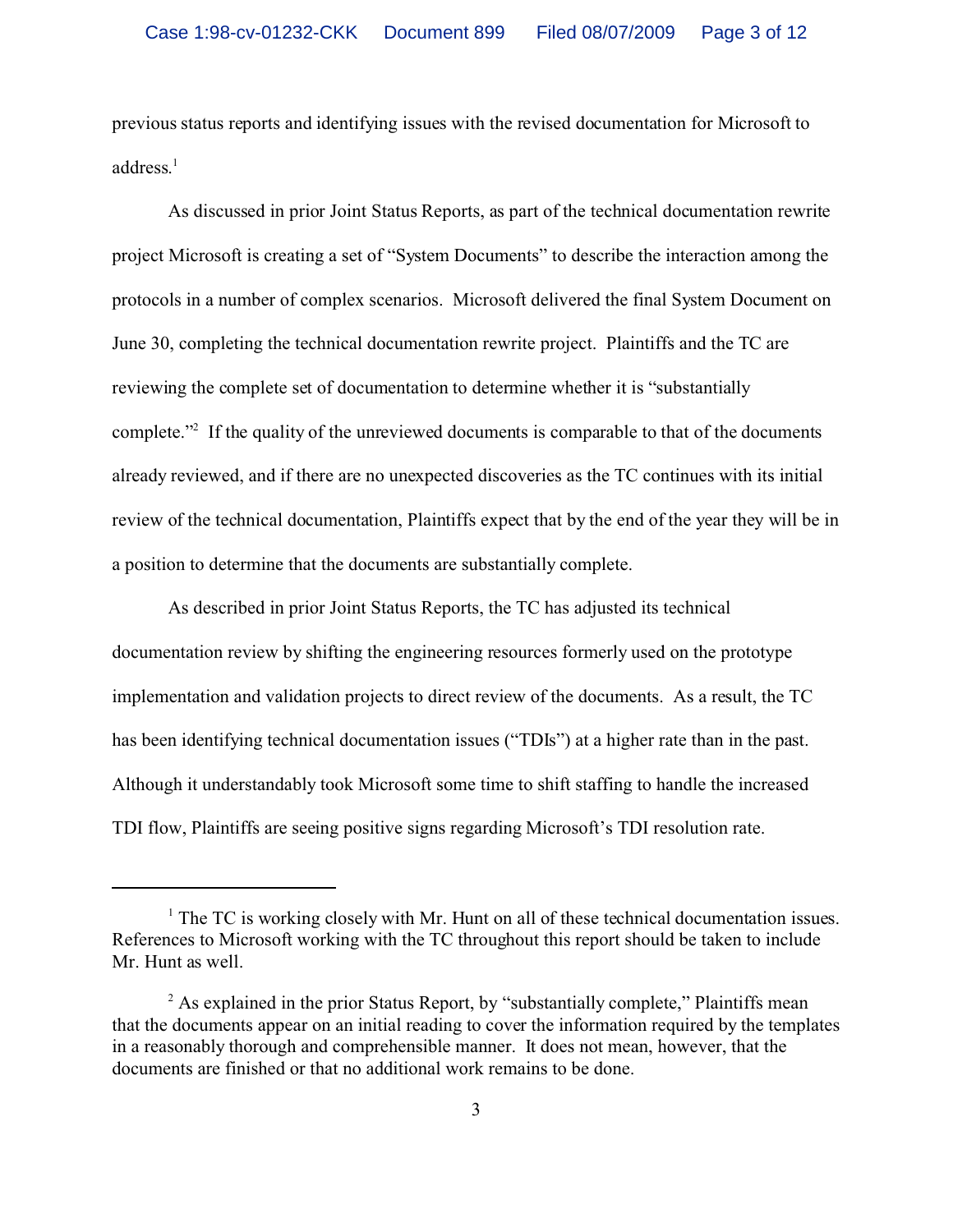## **B. Competing Middleware and Defaults**<sup>3</sup>

The TC has worked closely with Microsoft during the development of Windows 7 over the past two years. Windows 7 was finalized and released to manufacturing on July 22, 2009. Prior to the release, the TC performed detailed testing and interacted with Microsoft on numerous occasions to suggest changes to Windows 7 consistent with Microsoft's Final Judgment requirements. While the responsibility for compliance remains, of course, with Microsoft, Microsoft has thus far satisfactorily addressed all of the issues raised by the TC.

In May of 2009, the State Plaintiffs and the TC received a complaint, and observed published reports, regarding how the most recent version of Internet Explorer ("IE"), IE 8, was being installed on PCs running Windows XP and Vista. The complaint concerned how users with a non-Microsoft default browser might inadvertently have their default browser of choice switched to IE 8 during a first run screen entitled "Choose your settings" because the options presented to users by Microsoft were unclear. Choosing an "Express" (as opposed to "Custom") option in that screen would make IE 8 the default browser, and the only notification to the user was an entry stating "Default Browser: Internet Explorer" listed among many other entries. The Express option is most often selected by unsophisticated users who would then lose their prior default selection of a non-Microsoft browser. Even though it was possible for the user to revert to the original default browser (e.g. via SPAD in XP or Vista), the State Plaintiffs were concerned that the Express process was confusing, especially for unsophisticated users. Setting

<sup>&</sup>lt;sup>3</sup> The provisions of the United States' Final Judgment not relating to Section III.E (Communications Protocol Licensing) expired in November 2007. This part of the Joint Status Report therefore covers the joint enforcement activities of the New York Group and the California Group.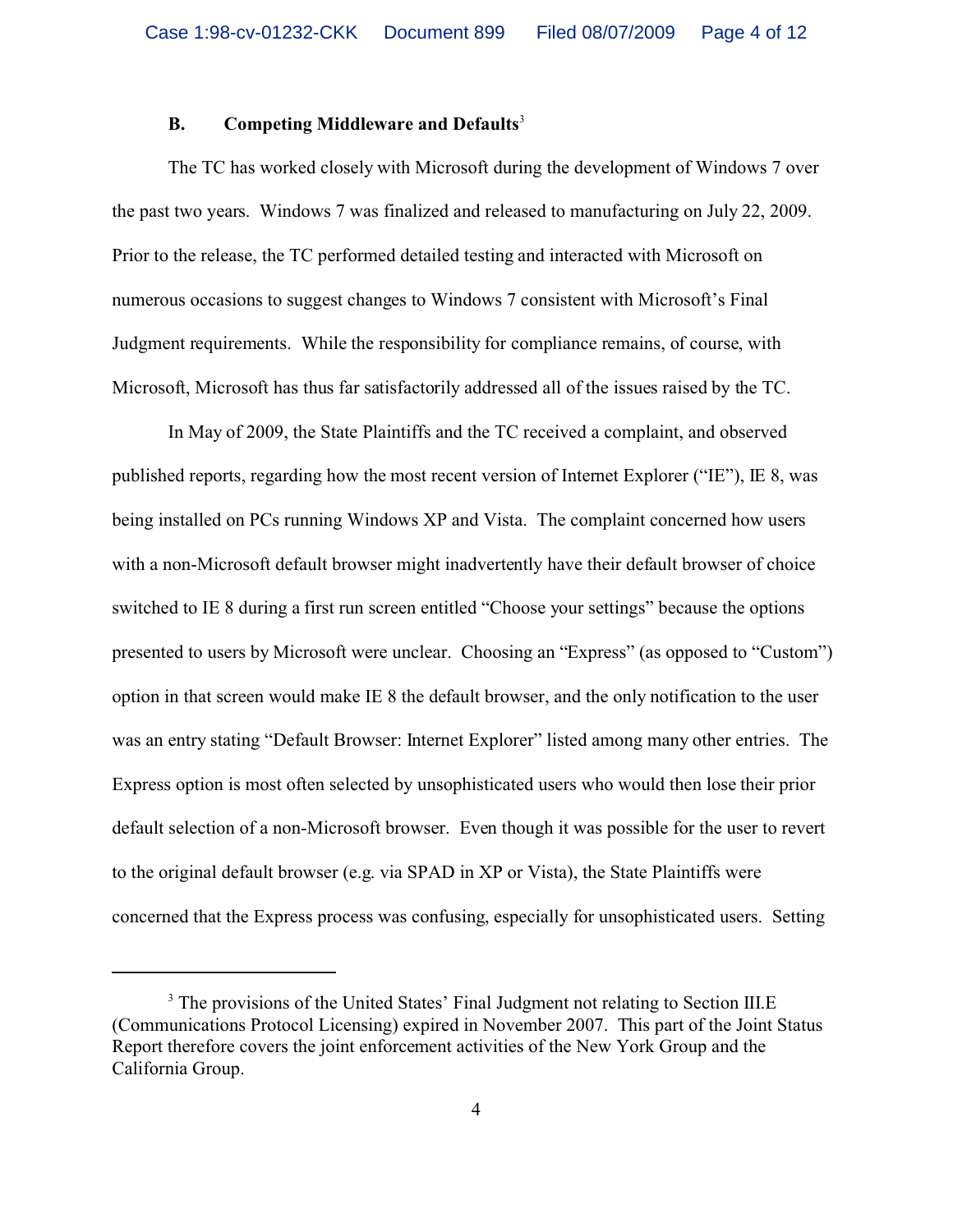aside any consideration of Final Judgment requirements, the parties agreed that the IE 8 first-run process could be improved. After discussions with the State Plaintiffs, Microsoft agreed to revise the IE 8 first-run process: By August 11, the default browser screen will offer the user a clear choice with respect to the browser default setting before the "Choose your settings" screen offers the Express/Custom option. This revision is consistent with the upgrade from IE 6 to IE 7.

# **III. UPDATE ON MICROSOFT'S COMPLIANCE WITH THE FINAL JUDGMENTS**

In this section of the report, Microsoft focuses on its compliance work relating to the Final Judgments. In addition, this section briefly summarizes the activities of the compliance officers under the Final Judgments, as well as the inquiries and complaints received by Microsoft since the April 16, 2009 Joint Status Report.

# A. **Section III.E (Communications Protocol Licensing)**

#### 1. *MCPP Status Update*

Pursuant to Microsoft's interoperability principles (announced in February 2008), documentation for Microsoft's Communications Protocols has been made available free of charge on Microsoft's website. As of this filing, documents describing protocols that are made available pursuant to the Final Judgments have been downloaded more than 412,000 times.

Separately, there are a total of 54 companies licensing patents for Communications Protocols through the MCPP program (which was created pursuant to Section III.E of the Final Judgments), 43 of which have royalty bearing licenses. Fifteen of those patent licensees have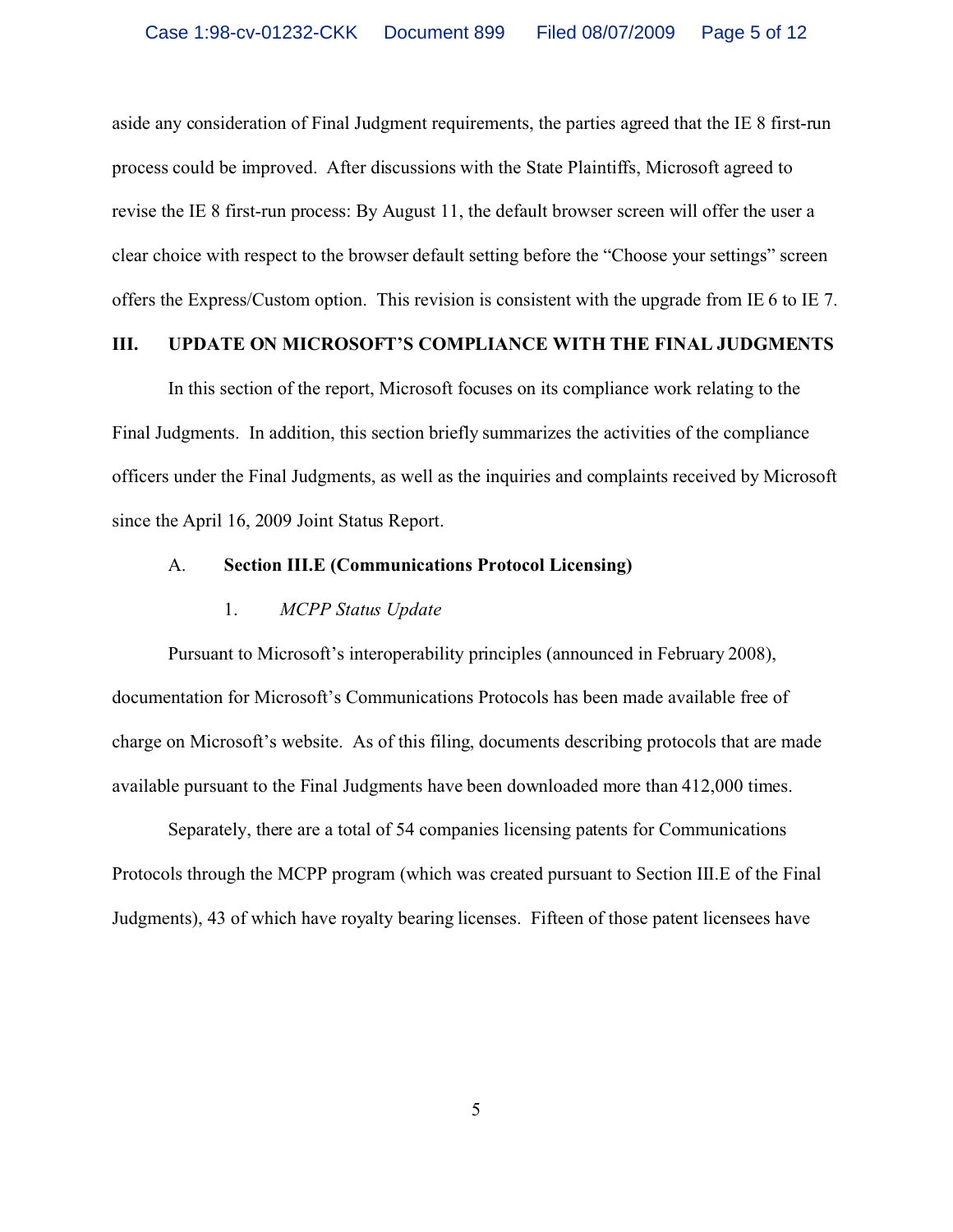notified Microsoft that they are shipping products. Numerous other entities may be making use of the protocol documentation that has been made available to the public on the MSDN website.<sup>4</sup> Since the last Joint Status Report, Microsoft has continued to promote offers for MCPP licensees to receive Technical Account Manager support and to obtain access to Windows source code at no additional charge. To date, 28 licensees have signed up with Microsoft to receive free Technical Account Manager support, and eight licensees have signed up for Windows source code access.

### 2. *Current Status of Microsoft's Technical Documentation*

The final documentation for Windows 7, the next release of the Windows operating system, was published on July 2, 2009, before the "release to manufacturing" of the operating system on July 22, 2009. In addition, Microsoft has created and delivered to the TC the System Documents required by the Final Judgments. The System Documents all are now available to the public on MSDN.

# 3. *Current Status of Microsoft's Progress in Resolving Technical Documentation Issues ("TDIs") through July 31, 2009*

The current status of TDIs identified in rewritten documentation through July 31, 2009, is noted in the chart below. The total number of TDIs spans the entire range of nearly 30,000 pages

<sup>&</sup>lt;sup>4</sup> A number of the protocols made available to the public are not covered by any Microsoft patents and thus do not require a license. In addition, other entities may have rights to Microsoft patents through a vehicle other than MCPP, such as a broad patent cross licensing agreement.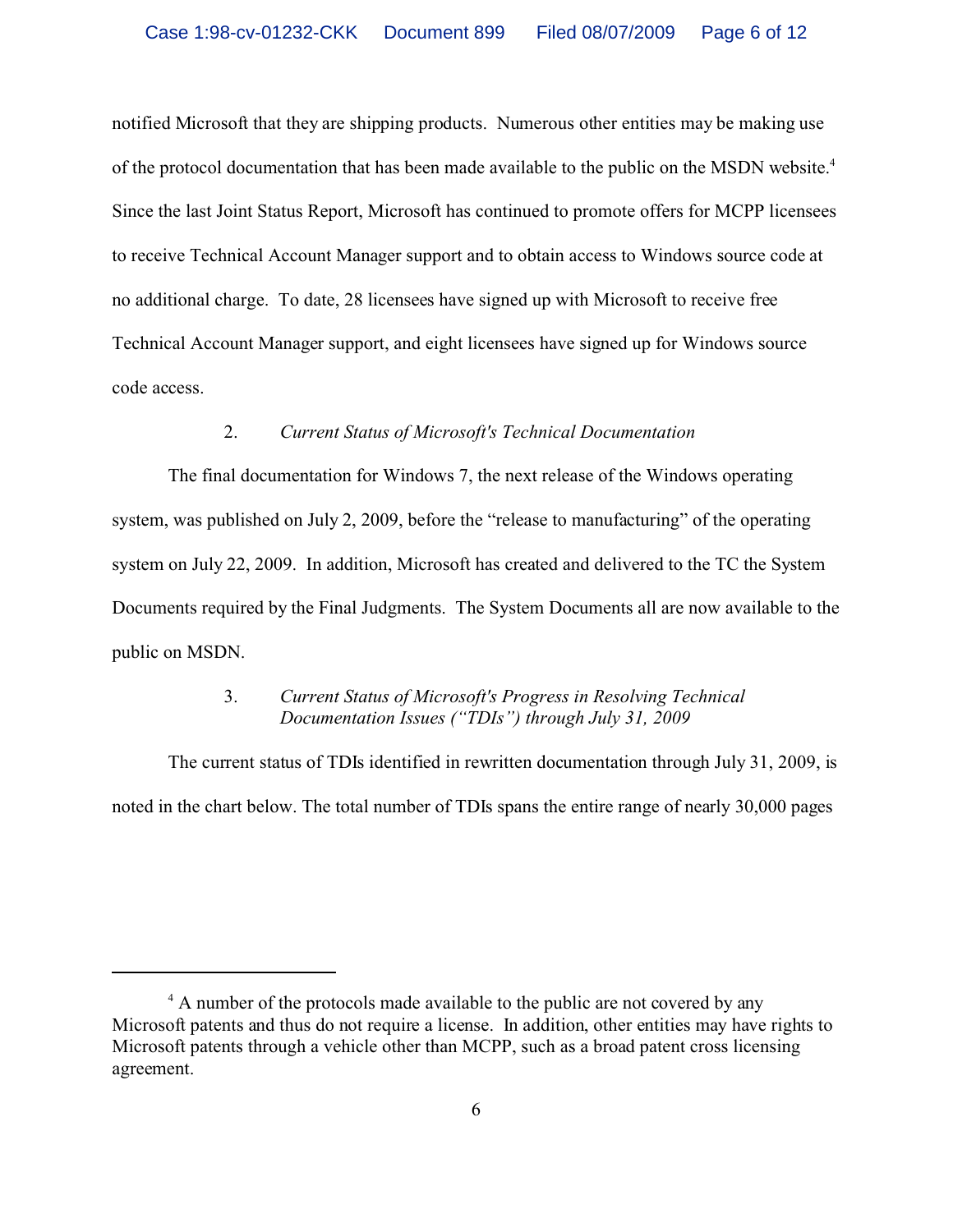of rewritten MCPP documentation, newly released Windows 7 documentation, as well as the

overview materials and System Documents.<sup>5</sup>

|                                     | As of<br>6/30/2009 | <b>Period Ended</b><br>7/31/2009 |
|-------------------------------------|--------------------|----------------------------------|
| Priority 1 TDIs Submitted by the TC |                    |                                  |
| Submitted this period               |                    | 146                              |
| Closed this period                  |                    | 199                              |
| Outstanding                         | 633                | 580                              |
| Priority 2 TDIs Submitted by the TC |                    |                                  |
| Submitted this period               |                    | 249                              |
| Closed this period                  |                    | 366                              |
| Outstanding                         | 937                | 820                              |
| Priority 3 TDIs Submitted by the TC |                    |                                  |
| Submitted this period               |                    | 143                              |
| Closed this period                  |                    | 211                              |
| Outstanding                         | 404                | 336                              |
|                                     |                    |                                  |
| TC Submitted                        |                    | 538                              |
| <b>TC Closed</b>                    |                    | 776                              |
| <b>TC Outstanding</b>               | 1974               | 1736                             |
|                                     |                    |                                  |
| <b>TDIs Identified by Microsoft</b> |                    |                                  |
| Identified this period              |                    | 369                              |
| Closed this period                  |                    | 202                              |
| <b>Microsoft Outstanding</b>        | 114                | 281                              |
|                                     |                    |                                  |
| <b>TDIs Identified by Licensees</b> |                    |                                  |
| Identified this period              |                    | 17                               |

<sup>&</sup>lt;sup>5</sup> The TDI numbers as of June 30, 2009, reported in this chart differ slightly from the numbers provided in the previous Status Report because the dynamic nature of tracking TDIs in multiple databases occasionally results in categorization and exact TDI closure dates changing after the previous reporting period.

As to the category TDIs identified by licensees, in most cases licensees do not open TDIs themselves. Licensees generally ask Microsoft questions about the documentation. Most questions do not result in any TDIs. In some cases, questions from licensees result in a TDI being filed by the Microsoft employees involved in answering the licensees' questions. In these circumstances, Microsoft categorizes the TDI as a licensee TDI.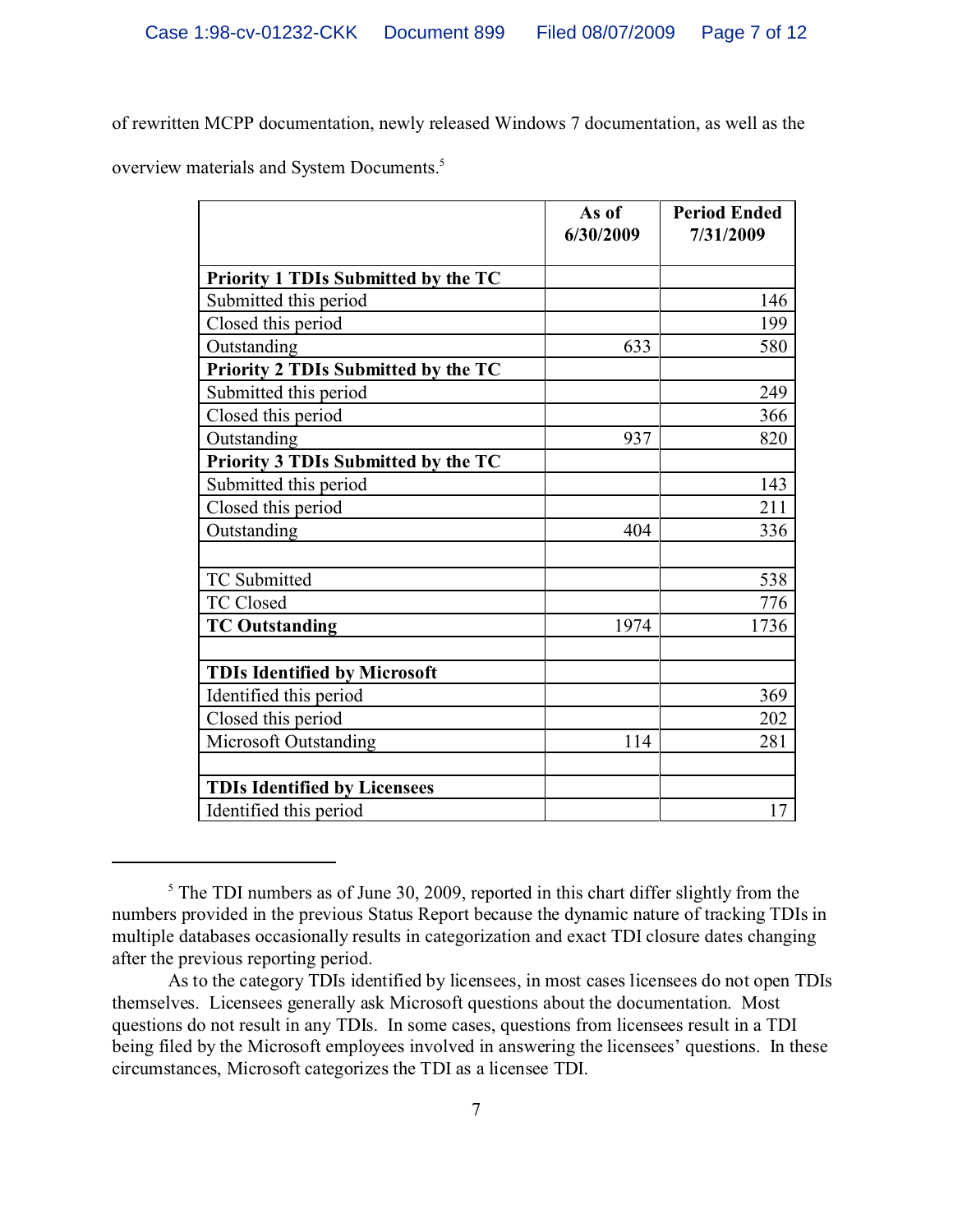| Closed this period                     |      | 14   |
|----------------------------------------|------|------|
| Licensees Outstanding                  | 13   | 16   |
|                                        |      |      |
| TDIs Identified by TC in               |      |      |
| <b>Overview/Reference Materials</b>    |      |      |
| Identified this period                 |      | 3    |
| Closed this period                     |      | 10   |
| <b>Overview Outstanding</b>            | 36   | 29   |
|                                        |      |      |
| <b>TDIs Identified by TC in System</b> |      |      |
| <b>Documents</b>                       |      |      |
| Identified this Period                 |      | 88   |
| Closed this Period                     |      | 65   |
| <b>System Outstanding</b>              | 270  | 293  |
|                                        |      |      |
| <b>Total Outstanding</b>               | 2407 | 2355 |

Microsoft has made good progress processing the increased rate of TDI identification by the TC. As the chart above reflects, the total amount of outstanding TC-generated TDIs declined by 238 in July.

## 4. *Technical Documentation Testing and Licensee Support*

As previously reported, the testing processes used for the rewritten protocol documentation have been integrated into Microsoft's standard business practices. The testing of the new Windows 7 documents in MCPP will be spread out over the next several testing clusters. Microsoft expects that testing of the Windows 7 documents will be completed in approximately June 2010.

Separately, Microsoft is continuing to make various resources available to assist licensees in using the technical documentation. Microsoft's interoperability lab remains open and available for use by licensees. Two licensees, including PFIF (Samba), have scheduled time in the interoperability lab in the upcoming months. In addition, planning is underway for a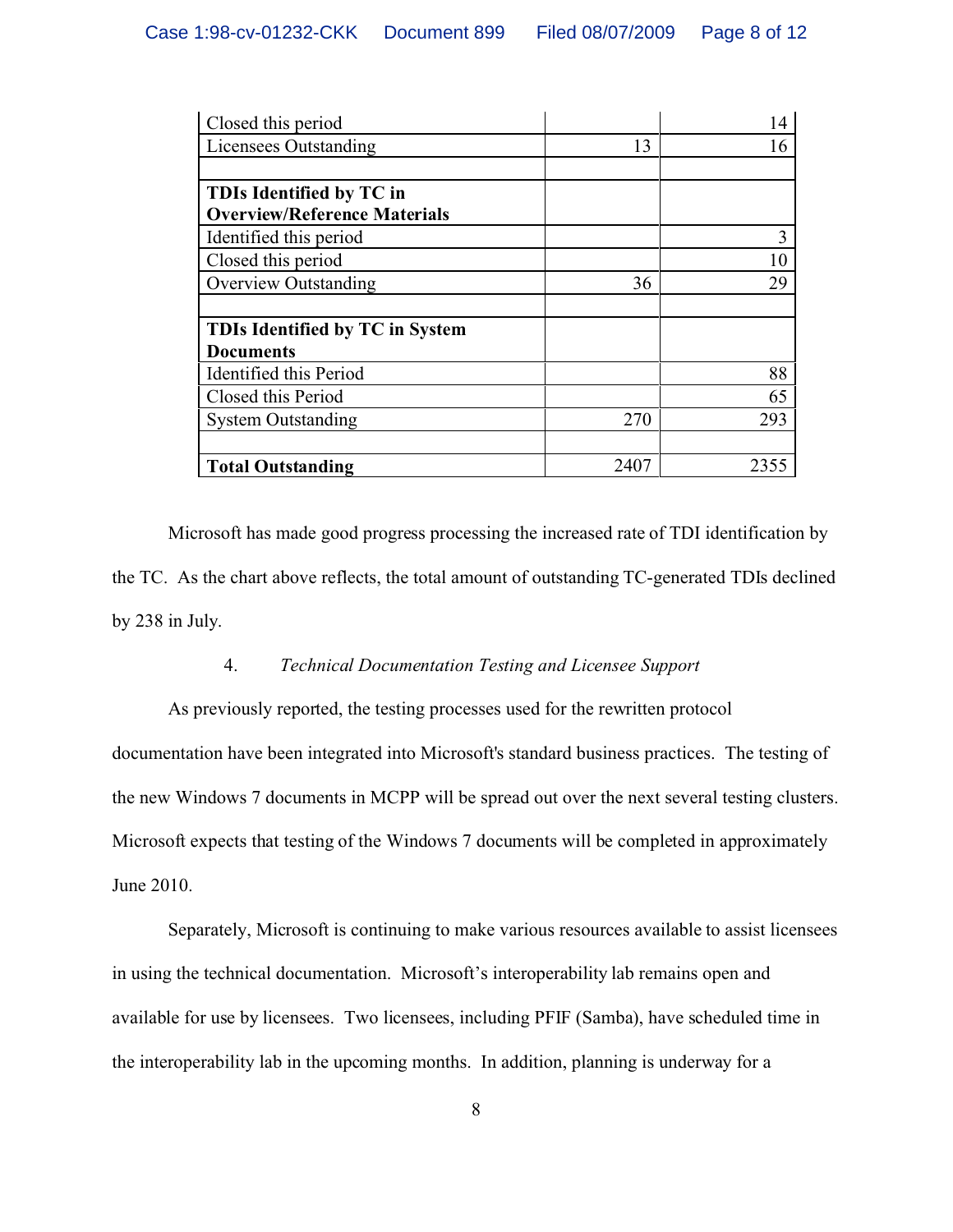plug-fest to be held during the week of September 14, 2009, at this year's Storage Developer Conference (sponsored by SNIA.org). The plug-fest will focus on the CIFS/SMB/SMB2 protocols.

#### 5. *Technical Documentation Team Staffing*

Robert Muglia, the President for Microsoft's Server and Tools Business, continues to manage the documentation effort along with additional senior product engineering team managers.

Approximately 500 Microsoft employees and contingent staff are involved in work on the MCPP technical documentation. Given the substantial overlap between the MCPP and the European Work Group Server Protocol Program, all of these individuals' work relates to both programs or is exclusive to the MCPP. Of these, approximately 273 product team engineers and program managers are actively involved in the creation and review of the technical content of the documentation, including periodic work on TDI resolution as well as developing new content for the next version of Windows Client and Windows Server. Because of varying areas of expertise, not all of these product team employees are working on the documentation at any given time. For example, many of the MCPP documents currently do not have any associated TDIs. In other months, these same product teams may have multiple TDIs to resolve and/or additional content to draft and spend most or all of their time on projects relating to the protocol documentation.

In addition, there are approximately 30 full-time employees and approximately 59 contingent staff working as technical writers, editors, and production technicians. Additionally, as the protocol testing effort continues, approximately 40 full-time employees and approximately 110 contingent and vendor staff work as software test designers, test engineers, and test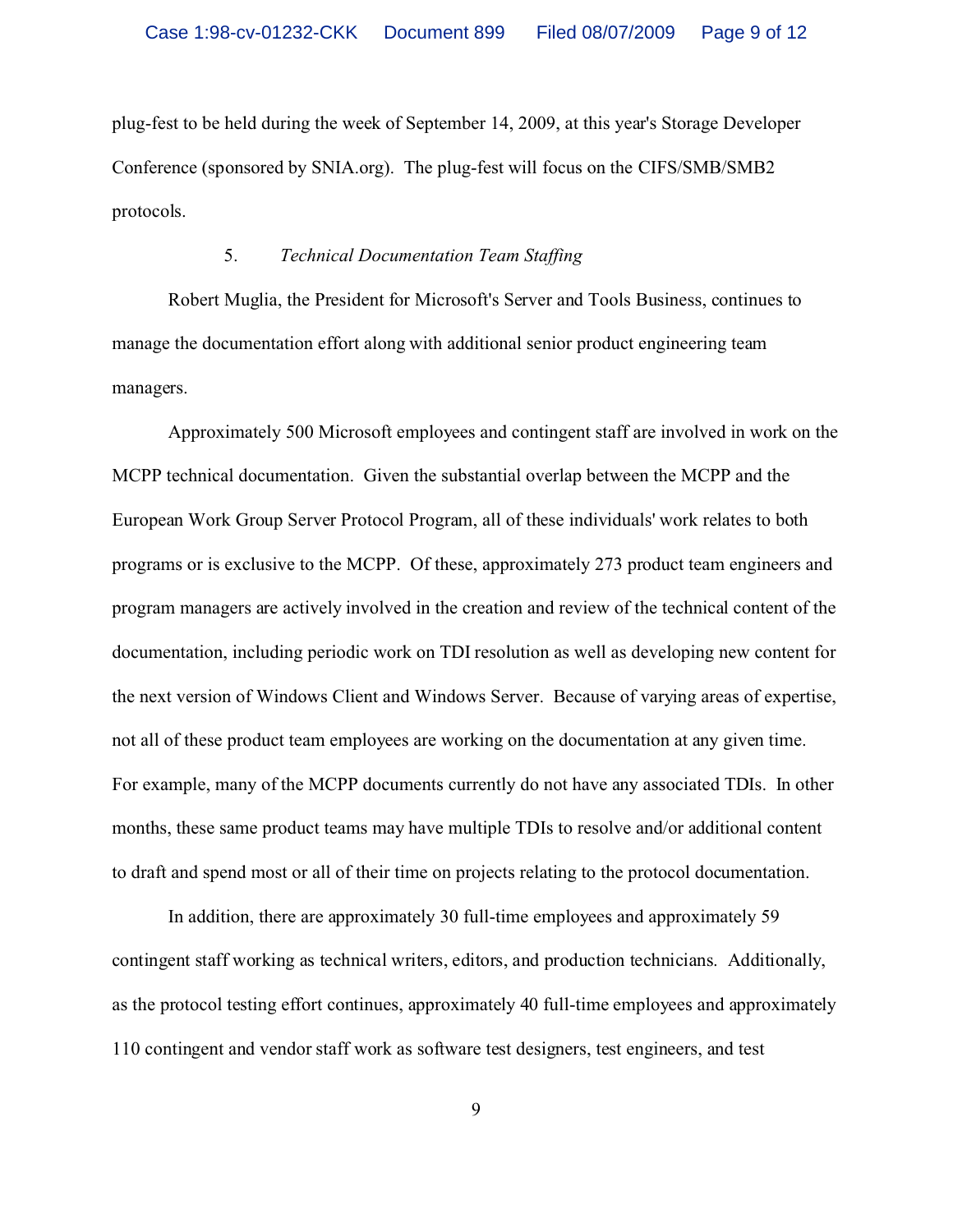architects. Significant attention to and involvement in the technical documentation and the MCPP extend through all levels of the Microsoft organization and draw upon the resources of numerous product engineering, business, technical, and legal groups, as well as company management.

#### **B. Compliance Officers**

Since the Initial Status Report was filed on July 3, 2003, the compliance officers have continued to ensure that newly-appointed Microsoft officers and directors receive copies of the Final Judgments and related materials (ongoing), that Microsoft officers and directors receive annual briefings on the meaning and requirements of the Final Judgments, that annual certifications are completed for the most recent year, and that required compliance-related records are maintained (ongoing). In addition, the compliance officers are actively engaged in Microsoft's ongoing training programs and committed to monitoring matters pertaining to the Final Judgments.

# **C. Complaints and Inquiries Received by Microsoft**

As of August 5, 2009, Microsoft has received four complaints or inquiries since the April 16, 2009 Joint Status Report. None of these complaints or inquiries are related to any of Microsoft's compliance obligations under the Final Judgments.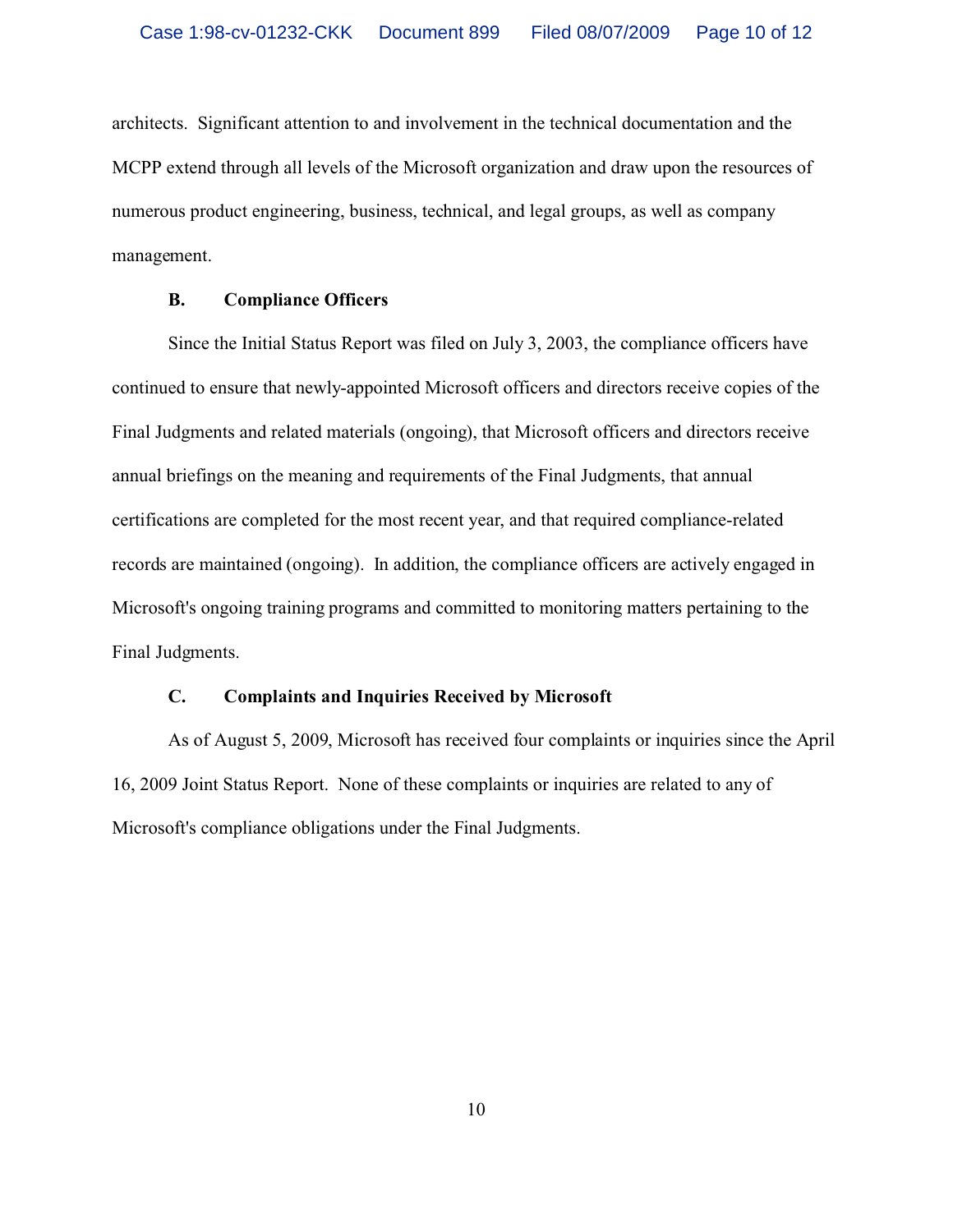Dated: August 7, 2009

Respectfully submitted,

# FOR THE STATES OF NEW YORK, FOR THE UNITED STATES OHIO, ILLINOIS, KENTUCKY, DEPARTMENT OF JUSTICE'S LOUISIANA, MARYLAND, MICHIGAN ANTITRUST DIVISION NORTH CAROLINA, AND WISCONSIN

ELLEN COOPER AARON D. HOAG *Assistant Attorney General* JAMES J. TIERNEY *Chief, Antitrust Division* SCOTT A. SCHEELE Office the Maryland Attorney General ADAM T. SEVERT 200 Saint Paul Place *Trial Attorneys* Baltimore, MD 21202 U.S. Department of Justice 410/576-6470 Antitrust Division

# $\sqrt{s}/\sqrt{s}$

450 Fifth Street, N.W. Suite 7100 Washington, D.C. 20530 202/514-8276

FOR THE STATES OF CALIFORNIA, CONNECTICUT, IOWA, KANSAS, FLORIDA, MASSACHUSETTS, MINNESOTA, UTAH, AND THE DISTRICT OF COLUMBIA

/s/

KATHLEEN FOOTE *Senior Assistant Attorney General* Office of the Attorney General of California 455 Golden Gate Avenue Suite 11000 San Francisco, California 94102-3664 415/703-5555